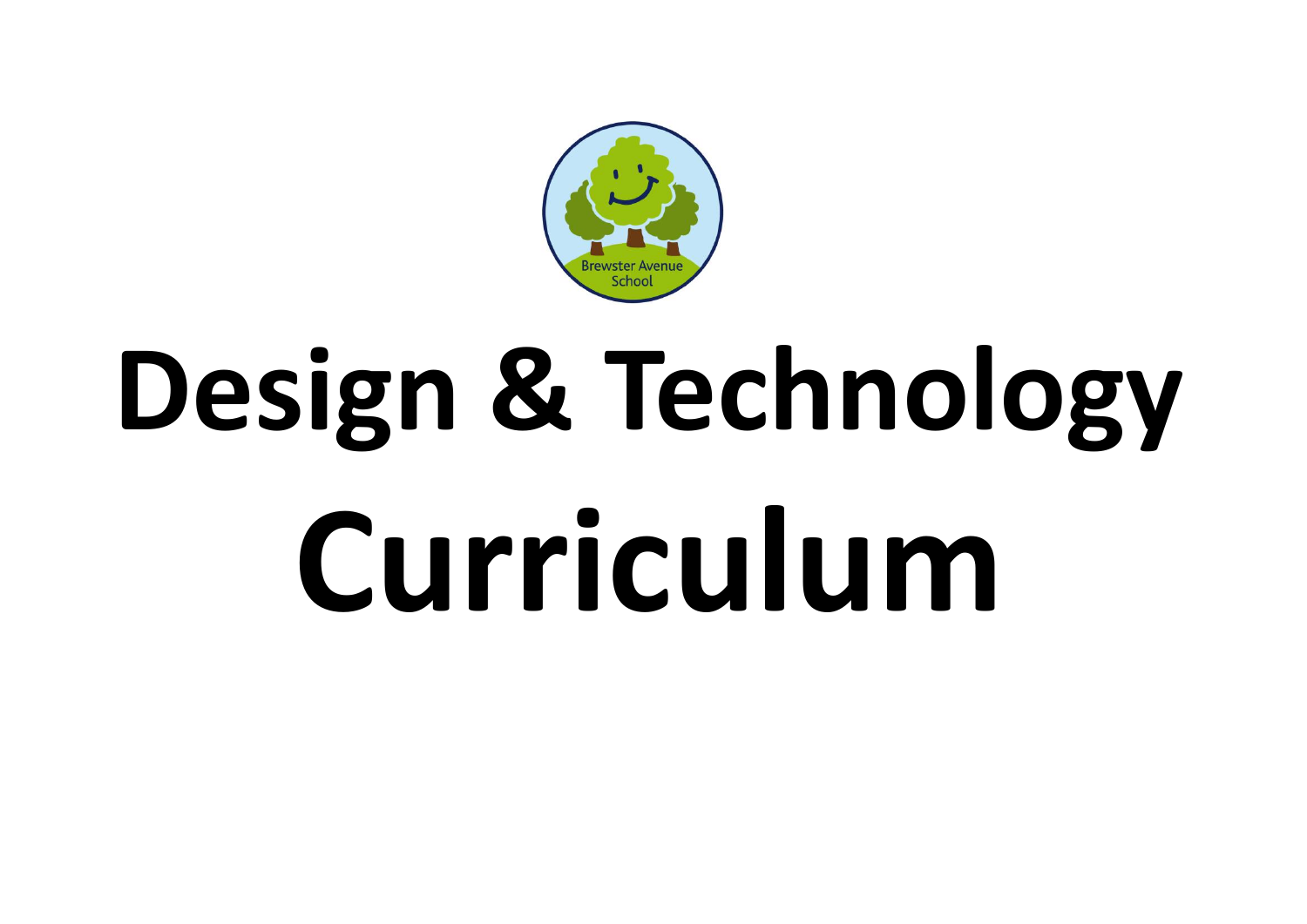

|                | <b>Expressive arts and design</b>                                                                                                     |                                                                                                                                                                                                       |  |  |  |  |
|----------------|---------------------------------------------------------------------------------------------------------------------------------------|-------------------------------------------------------------------------------------------------------------------------------------------------------------------------------------------------------|--|--|--|--|
|                | Children will be learning to                                                                                                          | <b>Examples of how to support this</b>                                                                                                                                                                |  |  |  |  |
| Birth to three | Explore different materials, using all their senses to investigate<br>them. Manipulate and play with different materials.             | Stimulate young children's interest in modelling.<br>Suggestions: provide a wide range of found materials ('junk') as well<br>as blocks, clay, soft wood, card, offcuts of fabrics and materials with |  |  |  |  |
|                | Use their imagination as they consider what they can do with<br>different materials.                                                  | different textures. Provide appropriate tools and joining methods for the<br>materials offered.                                                                                                       |  |  |  |  |
|                | Make simple models which express their ideas.                                                                                         | Encourage young children to explore materials/ resources finding out what<br>they are/what they can do and decide how they want to use them.                                                          |  |  |  |  |
|                | Start eating independently and learning how to use a knife and fork                                                                   |                                                                                                                                                                                                       |  |  |  |  |
| 4-year olds    | Explore different materials freely, to develop their ideas about how                                                                  | Offer opportunities to explore scale.                                                                                                                                                                 |  |  |  |  |
|                | to use them and what to make.                                                                                                         | Suggestions:<br>• long strips of wallpaper                                                                                                                                                            |  |  |  |  |
|                | Develop their own ideas and then decide which materials to use to<br>express them.                                                    | • child size boxes<br>• different surfaces to work on e.g., paving, floor, tabletop or easel<br>Listen and understand what children want to create before                                             |  |  |  |  |
|                | Join different materials and explore different textures.                                                                              | offering suggestions.                                                                                                                                                                                 |  |  |  |  |
|                |                                                                                                                                       | Invite artists, musicians and craftspeople into the setting, to widen the range                                                                                                                       |  |  |  |  |
|                | Use one-handed tools and equipment, for example, making snips in                                                                      | of ideas which children can draw on.                                                                                                                                                                  |  |  |  |  |
| ∞<br>$\infty$  | paper with scissors. Use a comfortable grip with good control when<br>holding pens and pencils. Show a preference for a dominant hand | Suggestions: glue and masking tape for sticking pieces of scrap materials<br>onto old cardboard boxes, hammers and nails, glue guns, paperclips<br>and fasteners.                                     |  |  |  |  |
|                | Make healthy choices about food, drink.                                                                                               | Give children the opportunity to try different fruits/vegetables/healthy food                                                                                                                         |  |  |  |  |
|                |                                                                                                                                       | options.                                                                                                                                                                                              |  |  |  |  |
|                |                                                                                                                                       | Children to prepare simple food e.g. chopping fruit vegetables, mixing/kneading<br>dough for bread etc.                                                                                               |  |  |  |  |
|                |                                                                                                                                       |                                                                                                                                                                                                       |  |  |  |  |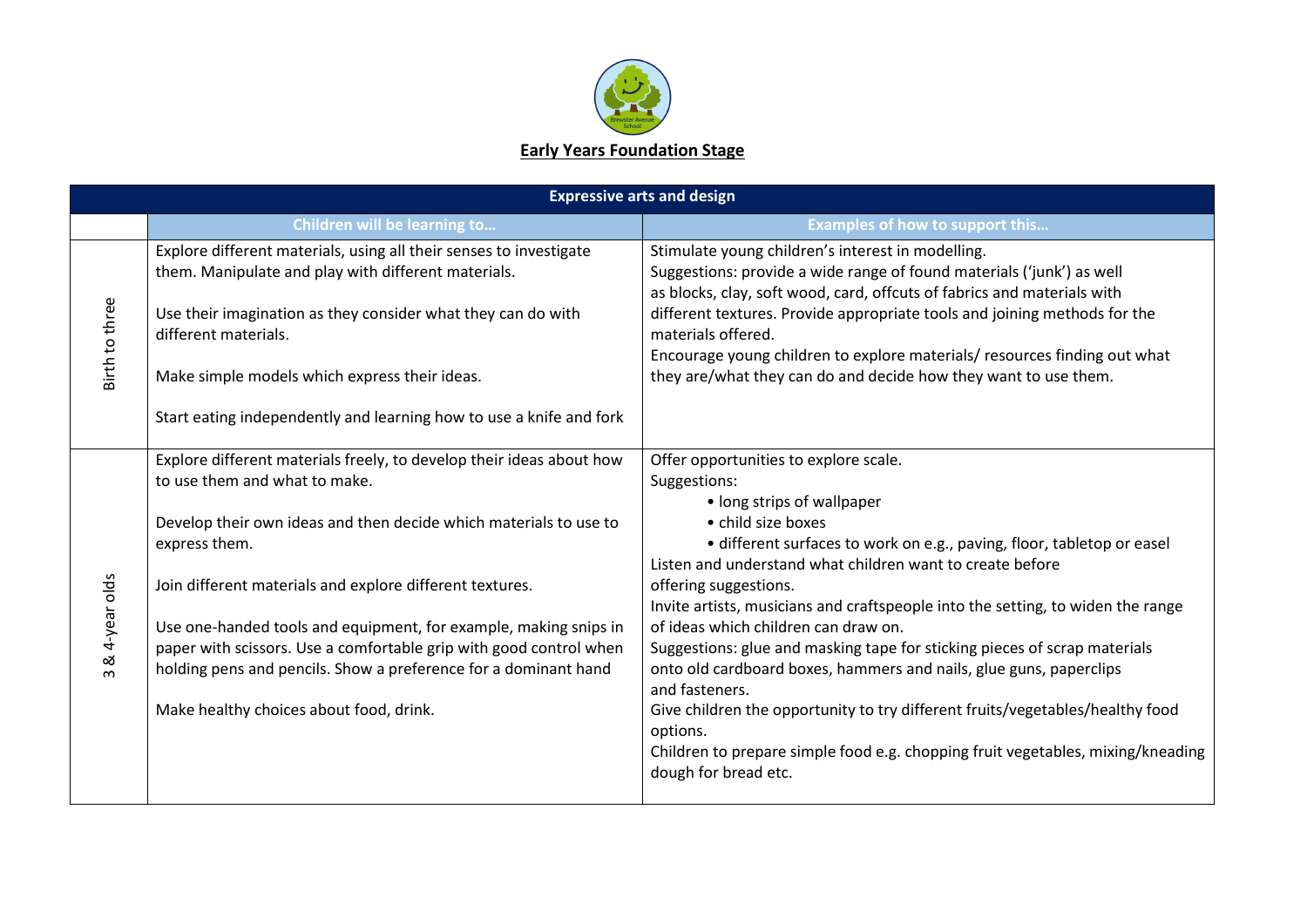

| Explore, use and refine a variety of artistic effects to express their<br>Provide opportunities to work together to develop and realise creative ideas.<br>Provide children with a range of materials for children to construct with.<br>ideas and feelings.<br>Encourage them to think about and discuss what they want to make.<br>Discuss problems and how they might be solved as they arise. Reflect<br>Return to and build on their previous learning, refining ideas and<br>developing their ability to represent them.<br>with children on how they have achieved their aims.<br>Teach children different techniques for joining materials, such as how to use<br>adhesive tape and different sorts of glue.<br>Create collaboratively, sharing ideas, resources and skills. |  |
|--------------------------------------------------------------------------------------------------------------------------------------------------------------------------------------------------------------------------------------------------------------------------------------------------------------------------------------------------------------------------------------------------------------------------------------------------------------------------------------------------------------------------------------------------------------------------------------------------------------------------------------------------------------------------------------------------------------------------------------------------------------------------------------|--|
|                                                                                                                                                                                                                                                                                                                                                                                                                                                                                                                                                                                                                                                                                                                                                                                      |  |
|                                                                                                                                                                                                                                                                                                                                                                                                                                                                                                                                                                                                                                                                                                                                                                                      |  |
|                                                                                                                                                                                                                                                                                                                                                                                                                                                                                                                                                                                                                                                                                                                                                                                      |  |
|                                                                                                                                                                                                                                                                                                                                                                                                                                                                                                                                                                                                                                                                                                                                                                                      |  |
|                                                                                                                                                                                                                                                                                                                                                                                                                                                                                                                                                                                                                                                                                                                                                                                      |  |
|                                                                                                                                                                                                                                                                                                                                                                                                                                                                                                                                                                                                                                                                                                                                                                                      |  |
|                                                                                                                                                                                                                                                                                                                                                                                                                                                                                                                                                                                                                                                                                                                                                                                      |  |
| Provide a range of materials and tools and teach children to use them with                                                                                                                                                                                                                                                                                                                                                                                                                                                                                                                                                                                                                                                                                                           |  |
| Reception<br>Develop their small motor skills so that they can use a range of tools<br>care and precision. Promote independence, taking care not to introduce too                                                                                                                                                                                                                                                                                                                                                                                                                                                                                                                                                                                                                    |  |
| competently, safely and confidently. Suggested tools: pencils for<br>many new things at once.                                                                                                                                                                                                                                                                                                                                                                                                                                                                                                                                                                                                                                                                                        |  |
| drawing and writing, paintbrushes, scissors, knives, forks and<br>Talk with children about exercise, healthy eating and the importance of sleep.                                                                                                                                                                                                                                                                                                                                                                                                                                                                                                                                                                                                                                     |  |
| Ask the children to help with snack and talk about the fruit/vegetables they get<br>spoons.                                                                                                                                                                                                                                                                                                                                                                                                                                                                                                                                                                                                                                                                                          |  |
| to share.                                                                                                                                                                                                                                                                                                                                                                                                                                                                                                                                                                                                                                                                                                                                                                            |  |
| Know and talk about the different factors that support their overall<br>Engage in food preparation activities such as: baking, making fruit kebabs,                                                                                                                                                                                                                                                                                                                                                                                                                                                                                                                                                                                                                                  |  |
| health and wellbeing: regular physical activity & healthy eating<br>preparing a sandwich.                                                                                                                                                                                                                                                                                                                                                                                                                                                                                                                                                                                                                                                                                            |  |
|                                                                                                                                                                                                                                                                                                                                                                                                                                                                                                                                                                                                                                                                                                                                                                                      |  |

## **Early Learning Goal: Creating with Materials**

Children at the expected level of development will:

- Safely use and explore a variety of materials, tools and techniques, experimenting with colour, design, texture, form and function;
- Share their creations, explaining the process they have used;

## **ELG: Managing self**

Children at the expected level of development will:

• Manage their own basic hygiene and personal needs, including dressing, going to the toilet and understanding the importance of healthy food choices.

## **ELG: Physical development – Fine motor skills**

Children at the expected level of development will:

• Use a range of small tools, including scissors, paint brushes and cutlery.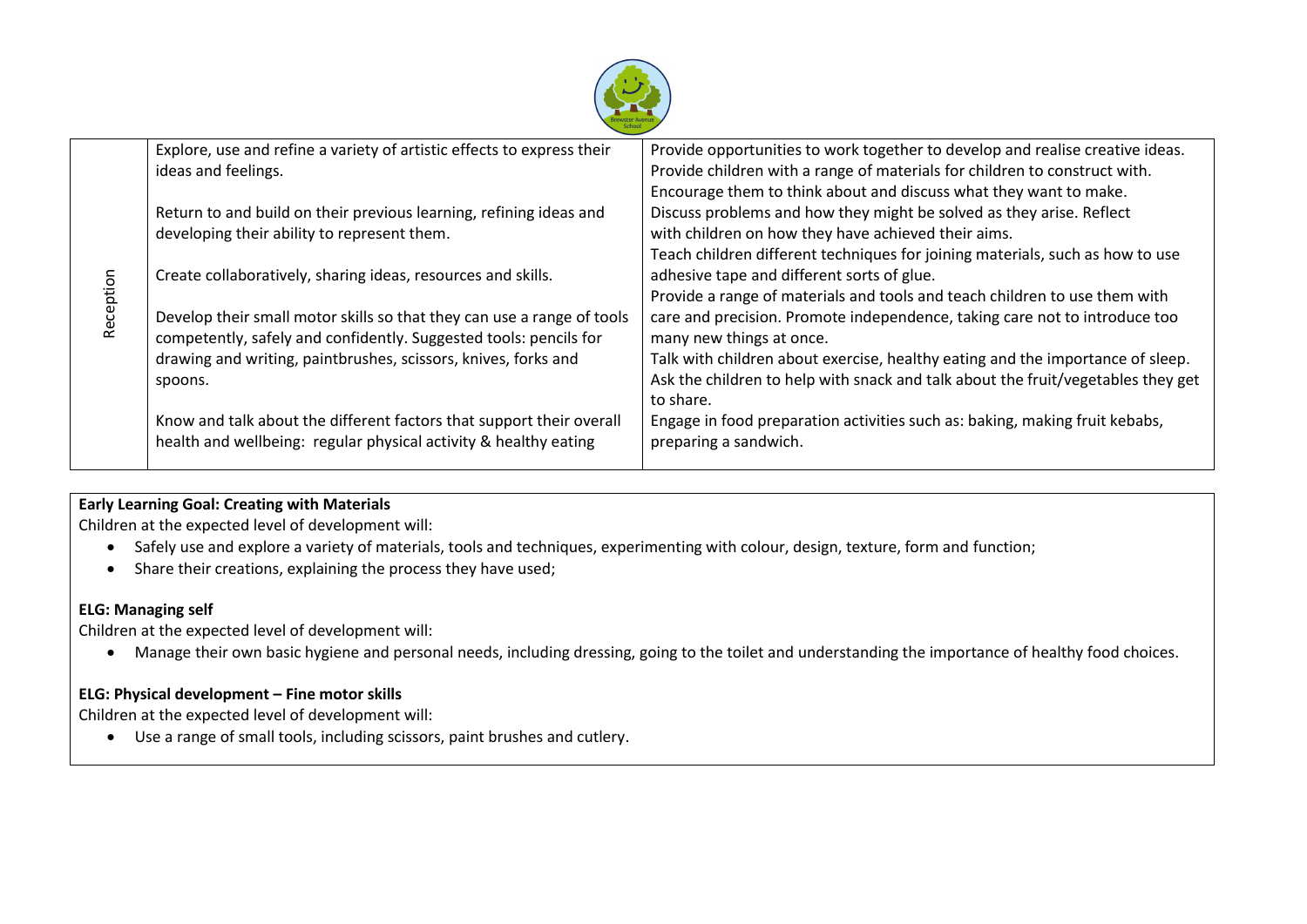

# **Purpose of study**

Design and technology is an inspiring, rigorous and practical subject. Using creativity and imagination, pupils design and make products that solve real and relevant problems within a variety of contexts, considering their own and others' needs, wants and values. They acquire a broad range of subject knowledge and draw on disciplines such as mathematics, science, engineering, computing and art. Pupils learn how to take risks, becoming resourceful, innovative, enterprising and capable citizens. Through the evaluation of past and present design and technology, they develop a critical understanding of its impact on daily life and the wider world. High-quality design and technology education makes an essential contribution to the creativity, culture, wealth and well-being of the nation.

- Design purposeful, functional, appealing products for themselves and other users based on design criteria
- Generate, develop, model and communicate their ideas through talking, drawing, templates, mock-ups and, where appropriate, information and communication technology
- Select from and use a wide range of materials and components, including construction materials, textiles and ingredients, according to their characteristics
- Select from and use a range of tools and equipment to perform practical tasks such as cutting, shaping, joining and finishing
- Evaluate their ideas and products against design criteria
- Explore and evaluate a range of existing products
- Build structures, exploring how they can be made stronger, stiffer and more stable
- Explore and use mechanisms, such as levers, sliders, wheels and axles, in their products.
- Use the basic principles of a healthy and varied diet to prepare dishes.
- Understand where food comes from.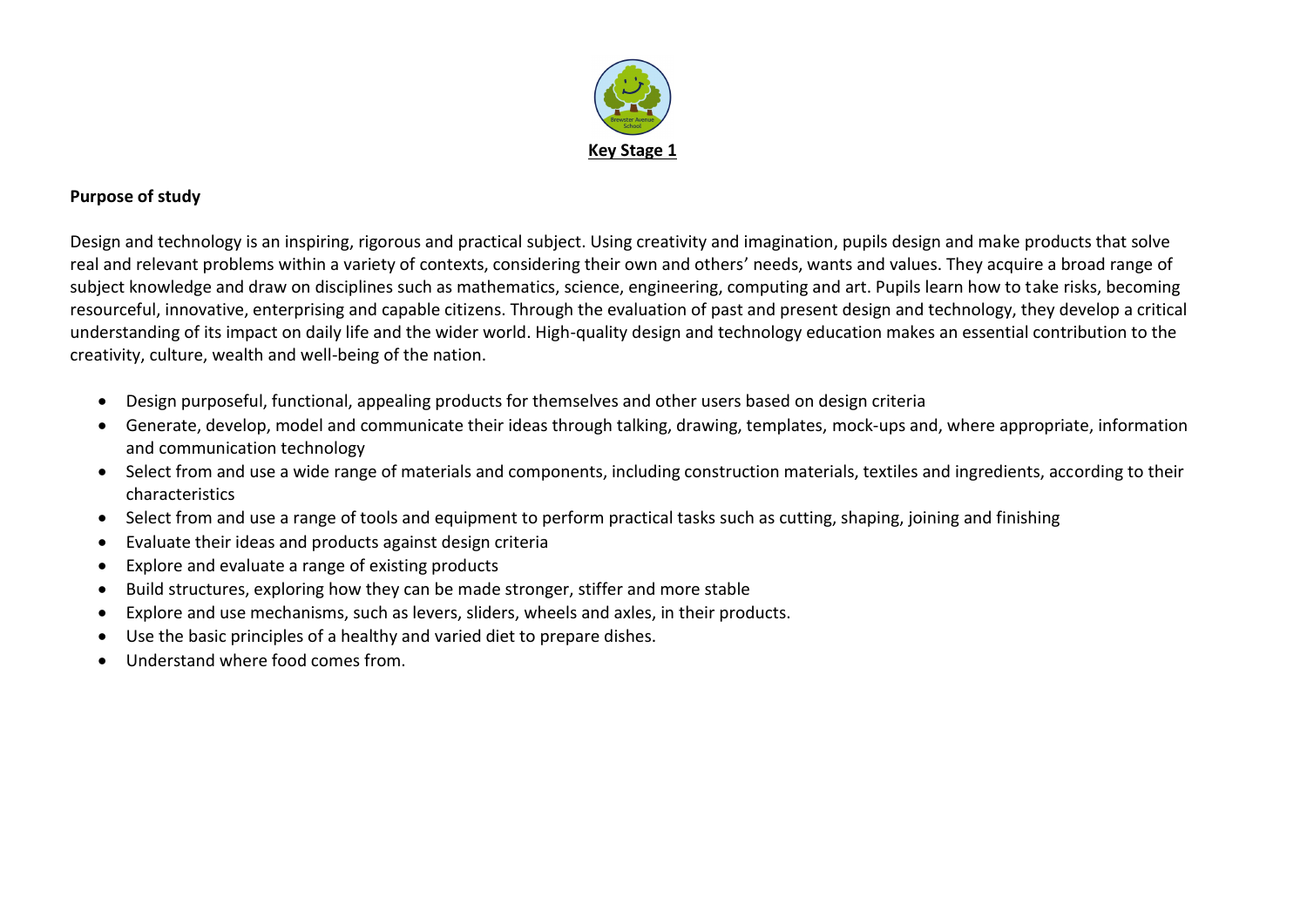

| MINIMUM EXPECTED STANDARDS - By the end of Year 1 most pupils should be able to:                                                                                                                                                                                                                                  |                                                                                                                                                                                                                                                                                                                                   |                                                                                                                                                                                                                                                                                     |                                                                                                                                                                                                                                                                                                                |                                                                                                                                                                                                                                                               |  |  |  |
|-------------------------------------------------------------------------------------------------------------------------------------------------------------------------------------------------------------------------------------------------------------------------------------------------------------------|-----------------------------------------------------------------------------------------------------------------------------------------------------------------------------------------------------------------------------------------------------------------------------------------------------------------------------------|-------------------------------------------------------------------------------------------------------------------------------------------------------------------------------------------------------------------------------------------------------------------------------------|----------------------------------------------------------------------------------------------------------------------------------------------------------------------------------------------------------------------------------------------------------------------------------------------------------------|---------------------------------------------------------------------------------------------------------------------------------------------------------------------------------------------------------------------------------------------------------------|--|--|--|
| <b>Designing</b>                                                                                                                                                                                                                                                                                                  | <b>Making</b>                                                                                                                                                                                                                                                                                                                     | <b>Evaluating</b>                                                                                                                                                                                                                                                                   | <b>Technical Knowledge</b>                                                                                                                                                                                                                                                                                     | <b>Cooking &amp; Nutrition</b>                                                                                                                                                                                                                                |  |  |  |
| Work within a range of<br>contexts e.g, imaginary/story-<br>based, playgrounds, home,<br>garden, local community,<br>industry and wider<br>environment.<br>Begin to draw on their own<br>$\bullet$                                                                                                                | Begin to make their design<br>$\bullet$<br>using appropriate techniques.<br>Select from a range of tools,<br>$\bullet$<br>materials and components<br>Begin to follow safety and<br>$\bullet$<br>hygiene rules<br>Explore using tools safely e.g.<br>$\bullet$                                                                    | Start to evaluate their<br>$\bullet$<br>product by discussing how<br>well it works in relation to<br>the purpose (design<br>criteria).<br>Talk about the strengths<br>of their product and how                                                                                      | Begin to make their design<br>$\bullet$<br>using appropriate<br>techniques.<br>Know about the simple<br>$\bullet$<br>working characteristics of<br>materials and components<br>such as the movement of                                                                                                         | Begin to understand that<br>$\bullet$<br>all food comes from<br>plants or animals.<br>Explore the<br>understanding that food<br>has to be farmed, grown<br>elsewhere (e.g. home) or                                                                           |  |  |  |
| experience to help generate<br>ideas and research conducted<br>on criteria.<br>Begin to understand the<br>$\bullet$<br>development of existing<br>products: what they are for,<br>how they work, materials<br>used.<br>Start to suggest ideas and<br>explain what they are going<br>to do.                        | scissors, a hole punch.<br>Begin to build structures,<br>exploring how they can be<br>made stronger, stiffer and<br>more stable. See focused<br>practical task (FPT)<br>Begin to assemble, join and<br>$\bullet$<br>combine materials and<br>components together using a<br>variety of temporary methods<br>e.g. glues or masking | to make it better<br><b>Explore what products</b><br>$\bullet$<br>are, what they are made<br>from, who they are for,<br>how they are used and<br>where they are from.<br>Talk about what they like<br>$\bullet$<br>and dislike from a range<br>existing products and<br>explain why | simple mechanisms eg,<br>levers, sliders. Know how<br>freestanding structures<br>can be made stronger,<br>stiffer and more stable.<br>Recognise a range of<br>$\bullet$<br>technology is used in<br>places such as homes and<br>schools.<br>Select and use technology<br>$\bullet$<br>for particular purposes. | caught.<br>Start to understand how<br>to name and sort foods<br>into the five groups in<br>'The Eat well plate'.<br>Begin to understand that<br>everyone should eat at<br>least five portions of<br>fruit and vegetables<br>every day.<br>Know how to prepare |  |  |  |
| Plan by suggesting what to do<br>$\bullet$<br>next<br>Understand how to identify a<br>target group for what they<br>intend to design and make<br>based on a design criteria.<br>Begin to develop their ideas<br>through talk and drawings.<br>Make templates and mock<br>ups of their ideas in card and<br>paper. | Use a range of materials,<br>components, construction kits,<br>textiles and mechanical<br>products.<br>With help measure, mark out,<br>cut and shape a range of<br>materials.<br>Explore and use mechanisms<br>$\bullet$<br>[for example, levers, sliders, in<br>their products.                                                  |                                                                                                                                                                                                                                                                                     | Know how to operate<br>simple equipment and<br>show an interest in toys<br>with buttons, flaps and<br>simple mechanisms and<br>operate them successfully.<br>Begin to use the correct<br>$\bullet$<br>technical vocabulary for<br>projects.                                                                    | simple dishes safely and<br>hygienically, without<br>using a heat source.<br>Know how to use<br>$\bullet$<br>techniques such as<br>cutting, peeling and<br>grating.<br>Use a range of<br>ingredients<br>With help, cook on an<br>open fire.                   |  |  |  |